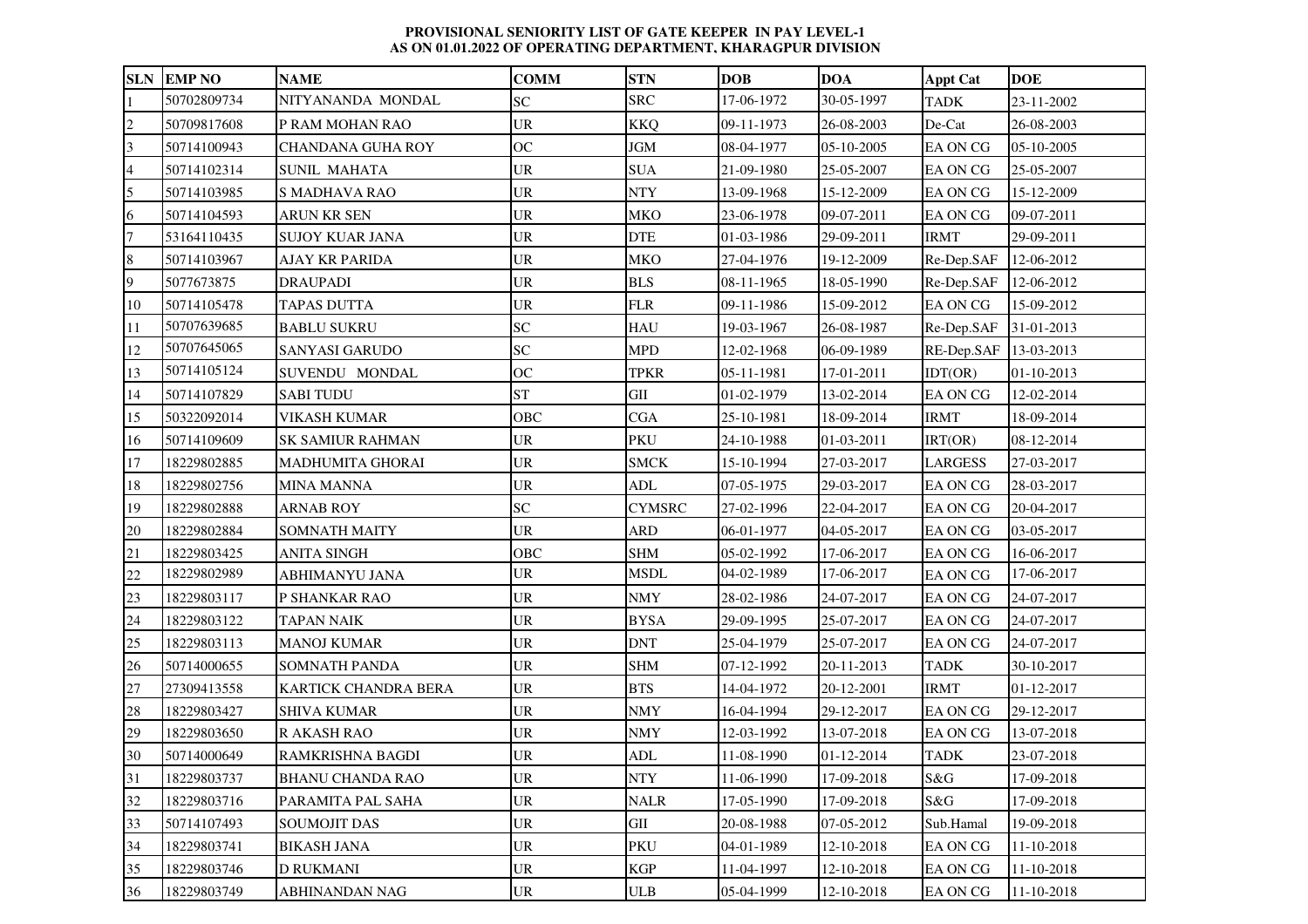| <b>SLN</b> | <b>EMP NO</b> | <b>NAME</b>                 | <b>COMM</b>                       | <b>STN</b>             | <b>DOB</b> | <b>DOA</b> | <b>Appt Cat</b> | <b>DOE</b> |
|------------|---------------|-----------------------------|-----------------------------------|------------------------|------------|------------|-----------------|------------|
| 37         | 50714400020   | JITENDRA KUMAR ROUT         | <b>UR</b>                         | <b>HIP</b>             | 07-07-1983 | 12-08-2013 | <b>TADK</b>     | 12-10-2018 |
| 38         | 18229803751   | JITENDRA KUMAR SINGH        | OBC                               | <b>BALT</b>            | 10-02-1994 | 01-11-2018 | <b>EA ON CG</b> | 31-10-2018 |
| 39         | 18229803770   | NARAYAN BANGARI             | SC                                | <b>BYSA</b>            | 26-06-1999 | 12-11-2018 | EA ON CG        | 31-10-2018 |
| 40         | 18229803747   | <b>SURAJIT RAUT</b>         | <b>UR</b>                         | <b>ARD</b>             | 23-05-1988 | 01-11-2018 | <b>EA ON CG</b> | 31-10-2018 |
| 41         | 18229803771   | SRUTI RANJAN SANKHUA        | UR                                | MKO                    | 28-08-1996 | 01-12-2018 | EA ON CG        | 29-11-2018 |
| 42         | 18229803772   | <b>GOURI NAYAK</b>          | UR                                | <b>NTY</b>             | 15-08-1968 | 30-11-2018 | EA ON CG        | 29-11-2018 |
| 43         | 18229803760   | <b>G PAWAN KUMAR</b>        | UR                                | <b>CYMSRC</b>          | 27-03-1999 | 30-11-2018 | EA ON CG        | 29-11-2018 |
| 44         | 18229803780   | <b>SMT PAMPA NAYAK</b>      | <b>UR</b>                         | <b>NMY</b>             | 06-10-1984 | 04-01-2019 | <b>EA ON CG</b> | 03-01-2019 |
| 45         | 18729802441   | <b>SMT MAMTA</b>            | UR                                | W/S                    | 23-12-1968 | 04-01-2019 | EA ON CG        | 03-01-2019 |
| 46         | 18229803785   | <b>SABIR KHAN</b>           | <b>UR</b>                         | <b>PKU</b>             | 06-07-1984 | 04-01-2019 | EA ON CG        | 03-01-2019 |
| 47         | 18229803777   | <b>SMT ARCHANA RANI PAL</b> | UR                                | <b>KGP</b>             | 01-01-1984 | 04-01-2019 | EA ON CG        | 03-01-2019 |
| 48         | 18229803779   | <b>SARASATI ACHARJEE</b>    | UR                                | <b>NYA</b>             | 01-01-1967 | 04-01-2019 | EA ON CG        | 03-01-2019 |
| 49         | 18229803781   | KANHU CHARAN PANDA          | SC                                | <b>BPE</b>             | 28-01-1998 | 03-01-2019 | EA ON CG        | 03-01-2019 |
| 50         | 18229803786   | P PRAKASH RAO               | UR                                | <b>JPR</b>             | 01-01-1981 | 04-01-2019 | <b>EA ON CG</b> | 03-01-2019 |
| 51         | 50208862394   | MD HAFIJUR MOLLICK          | UR                                | <b>GRC</b>             | 28-04-1991 | 20-03-2014 | <b>TADK</b>     | 12-02-2019 |
| 52         | 18229803778   | FULLMONI MARANDI            | <b>ST</b>                         | <b>SRC</b>             | 01-06-1975 | 19-01-2019 | <b>EA ON CG</b> | 19-01-2019 |
| 53         | 50707670308   | <b>KEDAR VERMA</b>          | SC                                | NMY                    | 01-04-1974 | 21-01-1993 | Re-Deploy       | 06-02-2019 |
| 54         | 50714100650   | <b>SABITA HADU</b>          | <b>UR</b>                         | <b>SHM</b>             | 02-10-2005 | 03-10-2005 | Re-Deploy       | 06-02-2019 |
| 55         | 18229803788   | RANJANA PAIRA               | GIRI                              | <b>KKQ</b>             | 02-04-1983 | 19-02-2019 | <b>EA ON CG</b> | 18-02-2019 |
| 56         | 50714100660   | <b>KUMARI MEENA</b>         | <b>UR</b>                         | KGP(Cont)              | 15-09-1979 | 03-11-2005 | Re-Deploy       | 14-03-2019 |
| 57         | 50714100717   | <b>D MEENAKSHI</b>          | UR                                | <b>NMY</b>             | 01-06-1965 | 20-05-2005 | Re-Deploy       | 14-03-2019 |
| 58         | 18229803811   | <b>NEHA PARVEEN</b>         | UR                                | MPD                    | 03-05-2000 | 21-03-2019 | <b>EA ON CG</b> | 20-03-2019 |
| 59         | 18229803812   | <b>SABITA MAHATA</b>        | UR                                | <b>SUA</b>             | 12-01-1988 | 21-03-2019 | EA ON CG        | 20-03-2019 |
| 60         | 18229803821   | PRABHAT KUMAR               | <b>UR</b>                         | DTI-SFY/KGP 16-07-1996 |            | 21-03-2019 | EA ON CG        | 20-03-2019 |
| 61         | 18229803818   | <b>SWADHINATA ROUT</b>      | <b>UR</b>                         | <b>KHF</b>             | 15-08-1999 | 21-03-2019 | EA ON CG        | 20-03-2019 |
| 62         | 18229803828   | PRITAM KUMAR BISWAL         | <b>ST</b>                         | <b>BTS</b>             | 14-04-1995 | 25-03-2019 | EA ON CG        | 20-03-2019 |
| 63         | 18229803829   | <b>SHASI BHUSAN PARIDA</b>  | OBC                               | <b>JER</b>             | 07-01-1990 | 21-03-2019 | <b>EA ON CG</b> | 20-03-2019 |
| 64         | 18229803880   | <b>ISWAER HANSDA</b>        | <b>ST</b>                         | <b>SMCK</b>            | 15-12-1993 | 12-07-2019 | EA ON CG        | 11-07-2019 |
| 65         | 18229803901   | <b>KASHINATH ROY</b>        | SC                                | <b>SHM</b>             | 02-02-1984 | 12-07-2019 | EA ON CG        | 11-07-2019 |
| 66         | 18229803941   | TUFAN CHAKRABORTY           | <b>UR</b>                         | <b>MCA</b>             | 25-07-1991 | 11-07-2019 | EA ON CG        | 11-07-2019 |
| 67         | 50714000614   | <b>NITAI SARDAR</b>         | <b>SC</b>                         | <b>SHM</b>             | 28-10-1989 | 14-08-2014 | <b>TADK</b>     | 30-07-2019 |
| 68         | 18229803971   | <b>ASHISH DEV DAS</b>       | $\ensuremath{\mathsf{UR}}\xspace$ | <b>NTY</b>             | 15-12-1993 | 07-08-2019 | <b>EA ON CG</b> | 07-08-2019 |
| 69         | 18229803944   | <b>NARAYAN CHOWDHURY</b>    | <b>SC</b>                         | <b>SHM</b>             | 02-02-1984 | 09-08-2019 | EA ON CG        | 07-08-2019 |
| 70         | 18229804207   | KUM PREYASI GUCHAIT         | UR                                | $\mbox{\rm ADL}$       | 25-07-1991 | 08-08-2019 | <b>EA ON CG</b> | 07-08-2019 |
| 71         | 53162110407   | <b>JITENDRANATH BASKEY</b>  | <b>ST</b>                         | <b>MKO</b>             | 08-07-1978 | 01-11-2011 | IRMT(BTM)       | 23-11-2019 |
| $72\,$     | 18229804794   | <b>HRITHIK BISAI</b>        | UR                                | VKD                    | 16-02-2000 | 18-12-2019 | EA ON CG        | 17-12-2019 |
| 73         | 18229804756   | <b>SAGAR MURMU</b>          | ${\cal S}{\cal T}$                | <b>CKU</b>             | 02-08-1994 | 18-12-2019 | EA ON CG        | 17-12-2019 |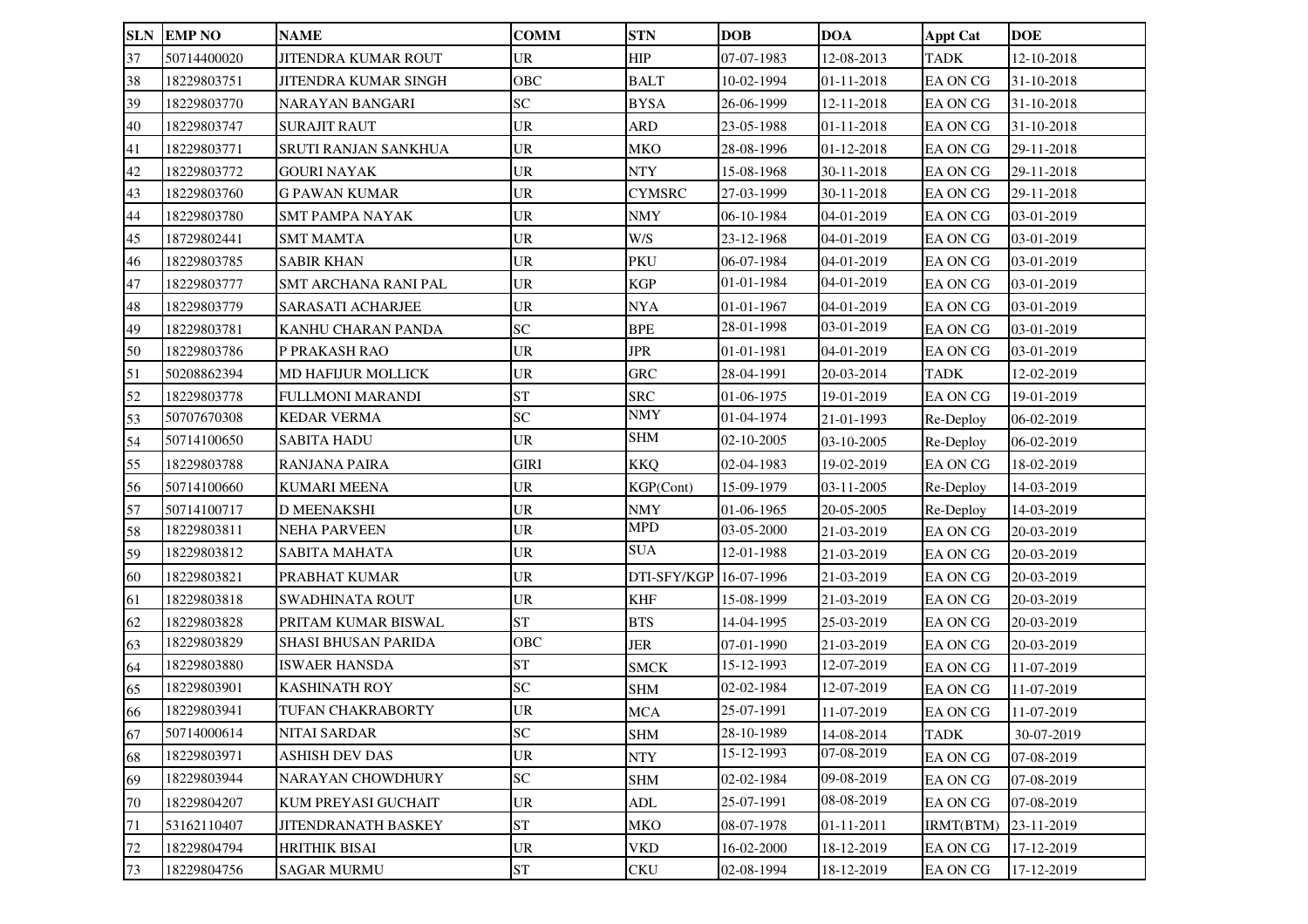|     | <b>SLN EMP NO</b> | <b>NAME</b>                     | <b>COMM</b> | <b>STN</b>  | <b>DOB</b>      | <b>DOA</b>        | <b>Appt Cat</b> | <b>DOE</b> |
|-----|-------------------|---------------------------------|-------------|-------------|-----------------|-------------------|-----------------|------------|
| 74  | 18229804785       | <b>JISAI TUDU</b>               | <b>ST</b>   | <b>MPD</b>  | 10-06-2000      | 27-12-2019        | <b>EA ON CG</b> | 24-12-2019 |
| 75  | 18229804800       | VICKY NAIK                      | UR          | <b>ROP</b>  | 05-10-1996      | 26-12-2019        | EA ON CG        | 24-12-2019 |
| 76  | 18229804894       | NEBEDITA DAS(PAKHIRA)           | <b>UR</b>   | AOM(Cont)   | 06-02-1995      | 23-01-2020        | <b>EA ON CG</b> | 23-01-2020 |
| 77  | 18229805825       | <b>SUBHANKAR GHORAI</b>         | UR          | <b>LXD</b>  | 20-10-1998      | 27-01-2020        | EA ON CG        | 27-01-2020 |
| 78  | 18229805826       | RATNA BARDHAN                   | UR          | HIJ         | 16-08-1975      | 28-01-2020        | <b>EA ON CG</b> | 28-01-2020 |
| 79  | 51200018945       | <b>BANTUPILLI SRINIVASA RAO</b> | <b>UR</b>   | HAU         | 20-11-1988      | 04-01-2016        | <b>TADK</b>     | 01-02-2020 |
| 80  | 18229805806       | <b>ARIJIT GHOSH</b>             | UR          | DNT         | 07-02-2001      | 12-02-2020        | EA ON CG        | 12-02-2020 |
| 81  | 18229805807       | <b>SMITH SAHA</b>               | SC          | <b>BKNM</b> | 05-01-1993      | 09-03-2020        | <b>EA ON CG</b> | 09-03-2020 |
| 82  | 18229806062       | SRIMANTA PRAMANIK               | <b>UR</b>   | <b>BKNM</b> | 04-01-1981      | 16-06-2020        | <b>EA ON CG</b> | 16-06-2020 |
| 83  | 50729800957       | RAGUTHU AVILASH                 | <b>UR</b>   | <b>RNTL</b> | 30-12-1992      | 03-05-2016        | <b>TADK</b>     | 16-09-2020 |
| 84  | 18229806495       | TANUSREE MANDAL SASMAL          | <b>UR</b>   | <b>DZK</b>  | 10-12-1997      | 29-12-2020        | <b>EA ON CG</b> | 29-12-2020 |
| 85  | 18229806647       | LUCKY MOHANTA                   | UR          | <b>HIP</b>  | 15-02-2002      | 30-12-2020        | EA ON CG        | 30-12-2020 |
| 86  | 18229806480       | <b>SUDIPTA DAS</b>              | <b>UR</b>   | <b>BCK</b>  | 18-04-1994      | 05-01-2021        | <b>EAonCG</b>   | 05-01-2021 |
| 87  | 18229806637       | <b>KOUSIK DOLAI</b>             | <b>UR</b>   | <b>NMY</b>  | 11-02-1996      | 05-01-2021        | <b>EAonCG</b>   | 05-01-2021 |
| 88  | 244IG080394       | <b>CHANDRA MOHAN TUDU</b>       | <b>ST</b>   | <b>HAU</b>  | 13-01-1978      | 28-08-2008        | <b>IRMT</b>     | 09-02-2021 |
| 89  | 18229806720       | <b>MD HANAN</b>                 | <b>UR</b>   | <b>NALR</b> | 05-05-1983      | 20-02-2021        | <b>EA ON CG</b> | 20-02-2021 |
| 90  | 18229806694       | PUJA NAYAK                      | <b>SC</b>   | <b>SRC</b>  | 23-04-1995      | 03-03-2021        | S&G Quota       | 03-03-2021 |
| 91  | 18229806840       | NARENDRA MOHANTA                | <b>UR</b>   | <b>BLS</b>  | 03-04-1992      | 05-06-2021        | <b>EAonCG</b>   | 05-06-2021 |
| 92  | 18229806836       | PAPIYARANI MANDI                | <b>ST</b>   | <b>BLDA</b> | 10-12-1981      | 15-06-2021        | <b>EAonCG</b>   | 15-06-2021 |
| 93  | 18229806835       | <b>SUSHANTA KUMAR DAS</b>       | <b>UR</b>   | <b>BNBR</b> | 21-04-1991      | 15-06-2021        | <b>EAonCG</b>   | 15-06-2021 |
| 94  | 18229806819       | <b>LOKNATH DOLUI</b>            | <b>SC</b>   | <b>DTE</b>  | 08-06-1994      | 15-06-2021        | <b>EAonCG</b>   | 15-06-2021 |
| 95  | 18229806814       | <b>SUMAN PAIKIRA</b>            | <b>UR</b>   | <b>RHE</b>  | 31-12-1998      | 15-06-2021        | <b>EAonCG</b>   | 15-06-2021 |
| 96  | 18229806837       | <b>SHITAL TUDU</b>              | <b>ST</b>   | <b>ROP</b>  | 08-07-2000      | 15-06-2021        | <b>EAonCG</b>   | 15-06-2021 |
| 97  | 18229806816       | <b>MAMATA BAGHA</b>             | <b>SC</b>   | <b>MCA</b>  | 17-07-1983      | 17-06-2021        | <b>EAonCG</b>   | 17-06-2021 |
| 98  | 06429802531       | RABISHANKAR PASWAN              | <b>SC</b>   | <b>MSDL</b> | 05-03-1995      | 08-08-2019        | <b>IRMT</b>     | 22-06-2021 |
| 99  | 18229806815       | <b>MUJAHID SK</b>               | <b>UR</b>   | <b>NMY</b>  | 05-02-1993      | 22-06-2021        | EAonCG          | 22-06-2021 |
| 100 | 18229806899       | <b>KRISHNA SONA</b>             | <b>SC</b>   | <b>SHM</b>  | 10-01-1995      | 24-07-2021        | EA on CG        | 24-07-2021 |
| 101 | 24429804281       | <b>AMIT KUMAR</b>               | OBC         | <b>JER</b>  | 16-12-1998      | 11-09-2019        | <b>IRMT</b>     | 03-08-2021 |
| 102 | 244IG140042       | <b>CHANDAN KUMAR NAYAK</b>      | OBC         | <b>KHF</b>  | 18-06-1989      | 02-12-2013        | <b>IRMT</b>     | 14-09-2021 |
| 103 | 18229807010       | <b>M RAJU</b>                   | <b>UR</b>   | <b>KHF</b>  | 28-04-1993      | 29-09-2021        | <b>EAonCG</b>   | 29-09-2021 |
| 104 | 18229806981       | <b>JHILIK ADAK MONDAL</b>       | <b>UR</b>   | <b>ULB</b>  | 01-01-1997      | 29-09-2021 EAonCG |                 | 29-09-2021 |
| 105 | 18229807033       | <b>MOUSUMI PRAMANIK</b>         | <b>UR</b>   | <b>BCK</b>  | 14-08-1987      | 25-11-2021        | <b>EAonCG</b>   | 25-11-2021 |
| 106 | 18229807038       | KUHELI ROYCHOWDHURY             | <b>UR</b>   | <b>DZK</b>  | 25-10-2002      | 26-11-2021        | <b>EAonCG</b>   | 26-11-2021 |
| 107 |                   | PRASENJIT OJHA                  | <b>UR</b>   | <b>SHM</b>  | 24-07-1989      | 11-12-2021        | <b>EAonCG</b>   | 11-12-2021 |
| 108 |                   | <b>RAJESH KUMAR DAS</b>         | <b>SC</b>   | <b>RNTL</b> | 14-11-1999      | 16-12-2021        | <b>EAonCG</b>   | 16-12-2021 |
| 109 |                   | <b>RAJ SAHIS</b>                | <b>UR</b>   | <b>KKPR</b> | $12 - 12 - 200$ | $16-12-2021$      | <b>EAonCG</b>   | 16-12-2021 |
| 110 |                   | <b>SK SAFIBUL</b>               | <b>UR</b>   | CYM/SHM     | 13-03-1987      | 16-12-2021        | EAonCG          | 16-12-2021 |